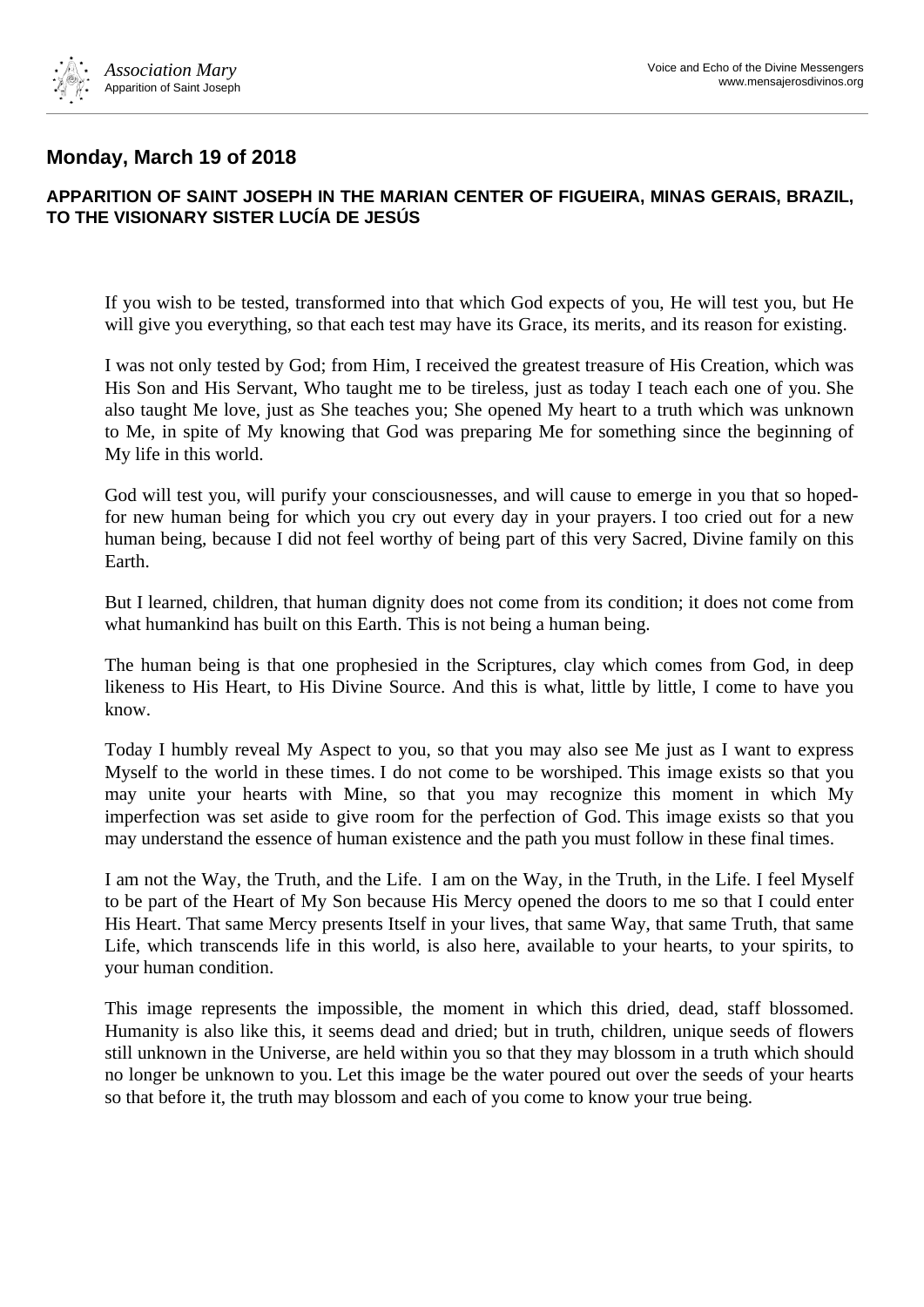

May this Reliquary, small and simple in light of the Greatness of Creation, be the symbol, children, of the treasure that is held inside each one of you.

Today I bring the patterns of a new life, which in truth, is that which God thought of from the beginning. Today the Creator observes you with joy, with deep happiness, because He will be able to awaken His Gifts within those who say 'yes' to Him. His heart is offered to the world through the humble Reliquary of my Chaste Heart. This wood allowed itself to be transformed, in spite of its imperfections; it gave its life for something perfect, for a new life that will resurrect those who have died, even though they still walk on Earth, because their spirits are empty and their lives have no meaning.

From all over the world they will come to contemplate this Reliquary, because its Graces will speak through the testimony of the transformation of beings, and that which seemed impossible will manifest.

The Creator granted me the Grace of placing part of My Heart in this small Reliquary, because everything I received belongs to God, and today He wants to give it to humankind, to His children, to create a bridge to His Divine Heart.

The Creator gave me a part of the Heart of Mary, a part of the Heart of Jesus, so that I could transcend My human condition, grow in spirit, manifest His Will, multiply His Graces, and today could be here, uniting these three parts into a single Heart, which in truth is His Heart, and which today is kept as a treasure in this little Reliquary. Believe this. Believe that this Heart is a bridge to the Heart of God, and pray before it for the world, for peace, for the end of wars, for the union of religions, for understanding among cultures, for respect among beings, for love. Pray that the children of this whole planet may accomplish their mission in this time and do not lose their purity. Take from this sacred Reliquary the purity of My Heart so that it may reach those who have lost it for some reason.

Let the service multiply through sincere prayer; the Father will thank you.

I shall ask you now that, for an instant, you again sing this little song that with much joy, you prepared for Me to honor the Reliquary of My Heart. If you sing with love, you will demonstrate to the world and to God that you have understood the grandeur of the Grace that He grants you through the intercession of My Chaste Heart.

In the same way that the tests of this world will be unknown, so also shall be the Graces. In the same way you will not believe the atrocities which you will see on this Earth, the grandeur of God which is expressed among humankind will also be unlimited. For this reason, do not think it is too much if the Father wishes to place His Heart in a little Reliquary on this Earth, through the intercession of My Chaste Heart. Let God express His Greatness, for He can do all things, just as He could give His Son on a Cross in the Calvary of this world.

Sing and let the portals open to the Heart of God, of Mary and of Christ, because I am a small part of each of Them, and it is with these rays coming from the Sacred Hearts that I complete this Grace given today to the world.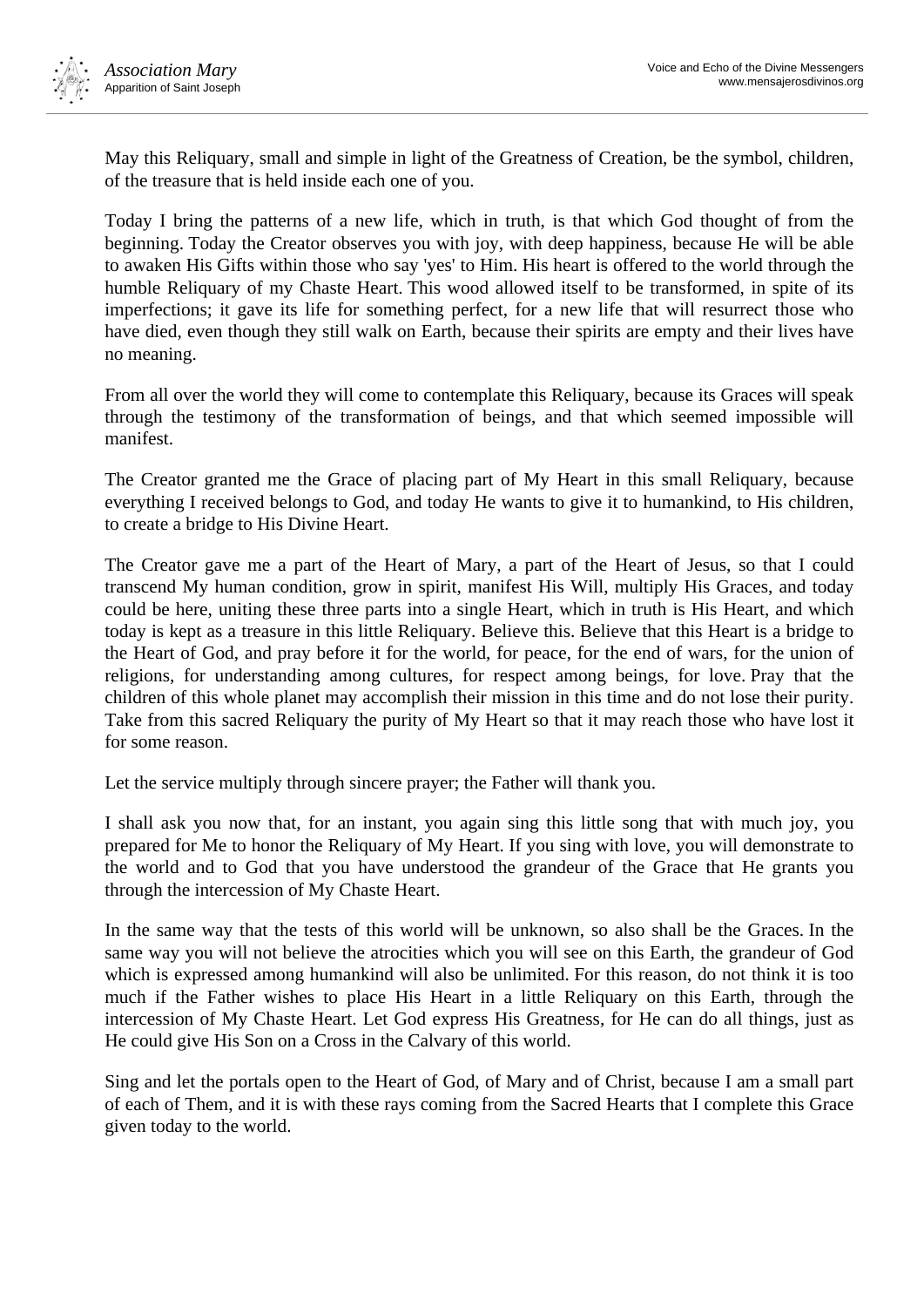

I hear many minds sometimes thinking: "How is it possible that the greatness of God is placed in material things, such as images, such as this Reliquary?" Do you perhaps doubt that God is in all things?

Sometimes I help you with such simple, everyday things, not because of these things in and of themselves, but because I learned with the Child Jesus to transform this material life and awaken faith with small services, with the little things. He opened My Heart when He helped me in the carpentry work. He, Who was a child, taught Me to be a carpenter while it seemed as if it was I who was teaching Him.

In this same way, I come to the world to bring you these Graces, and teaching you material things, being in your daily life, I gradually transform your lives, like Christ and the Most Holy Mary transformed Mine. Who knows, one day, children, in the new humanity, you may be helping others, you will be learning about life, about the renewal of Divine Consciousness, and you will remember this moment when you were little children in the human evolution and I had to come to the world to teach you these things.

In the simplicity of My Heart, a greatness is held, which is the same greatness hidden inside of you. Let yourselves be guided by My simple words. Let yourselves be guided by My silence, just I did with the Most Holy Mary.

Today I bring you the memory of My life as the Most Chaste Saint Joseph to place it in this Reliquary, as in this image, and in its multiplication in all the homes of this world. The same Grace which I grant you, I will multiply each time you multiply this image. Believe in this.

Today I had you understand, with the sun and the rain, that I need you to expand My house. I hope you have understood My message. I want many more than those who are in it today, because they will arrive here as pilgrims and will need to be welcomed. They will transform your lives as much as I have transformed them. Someday, among them, I too will arrive. I hope you will welcome Me as I today have welcomed you.

Give thanks to God for sending His Messengers to the world. Do not be like the humanity of My time, the majority of which did not understand the Grace they were receiving. The human indifference was so great, that today the world is how it is, asleep.

Let yourselves become new apostles, renewed in your faith, in a faith that is built in silence, in the invisible, a profoundly spiritual faith, whose only miracle is the transformation of the consciousness.

I thank you for expressing devotion to My Heart. May this devotion transform into a source of redemption and salvation for the souls that today are being withdrawn from the abysses of this world, even though no one sees it.